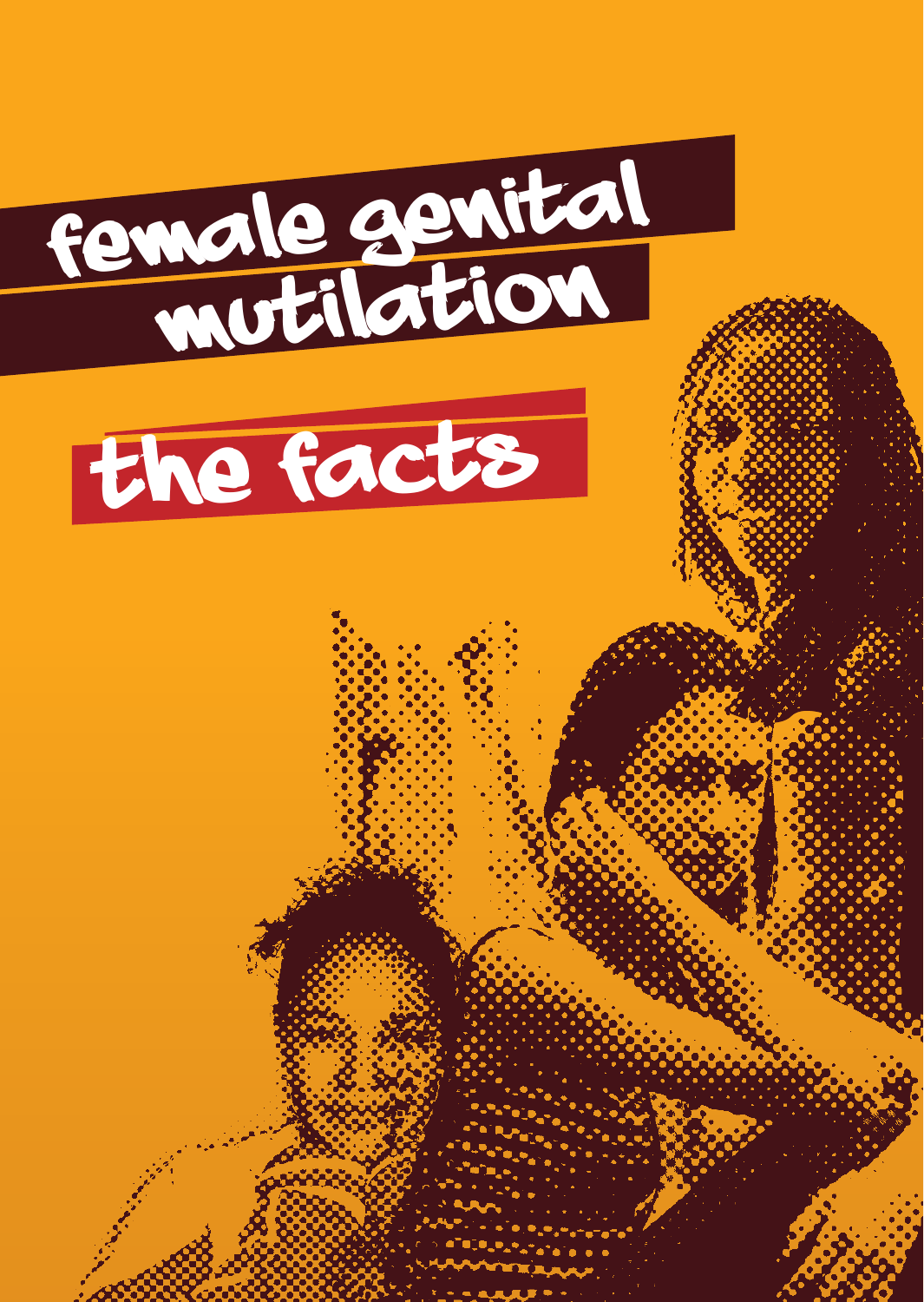

# FEMALE GENITAL MUTILATION is a violation of human rights

Female Genital Mutilation comprises all procedures involving the partial or total removal of the external female genitalia or any other injury to the female genital organs for non medical reasons.

There are 4 known types of FGM, ranging from a symbolic prick to the clitoris or prepuce to the fairly extensive removal and narrowing of the vagina opening. All these forms of FGM have been found in the UK.

FGM is sometimes known as 'female genital cutting' or female circumcision. Communities tend to use local names for referring to this practice, including 'sunna'.

**FGM is considered a grave violation of the rights of girls and women.**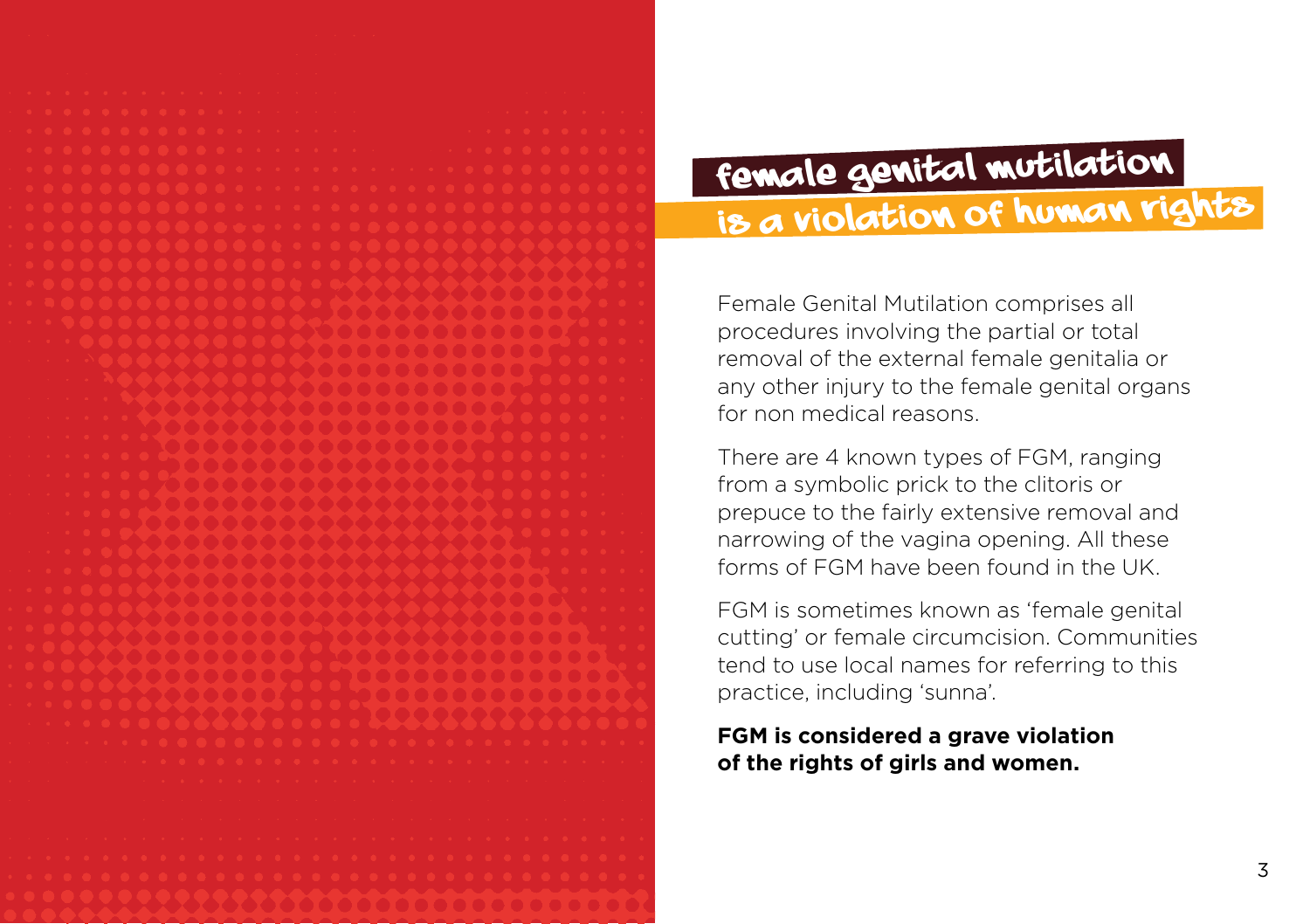# FGM AFFECTS GIRLS and women in the uk

The World Health Organisation estimates that 3 million girls undergo some form of the procedure every year. It is practiced in 28 countries in Africa and some in the Middle East and Asia. FGM is also found in the UK amongst members of migrant communities. It is estimated that up to 24,000 girls in the UK, under the age of 15 are at risk of FGM.<sup>1</sup>

UK communities that are most at risk of FGM include Kenyans, Somalis, Sudanese, Sierra Leoneans, Egyptians, Nigerians and Eritreans. Non African countries that practise FGM include Yemeni, Afghani, Kurdish, Indonesian and Pakistani.

1 Dorkenoo et al, 2007. Available from FORWARD UK.

## Fgm is illegal in the uk

#### **The Female Genital Mutilation Act of 2003:**

- **\*** makes it **illegal** to practice FGM in the UK
- **A** makes it **illegal** to take girls who are<br>British nationals or nermanent reside British nationals or permanent residents of the UK abroad for FGM whether or not it is lawful in that country

5

- $\bigstar$  makes it **illegal** to aid, abet, counsel or procure the carrying out of FGM abroad
- $\bigstar$  has a penalty of up to 14 years in prison and/or a fine.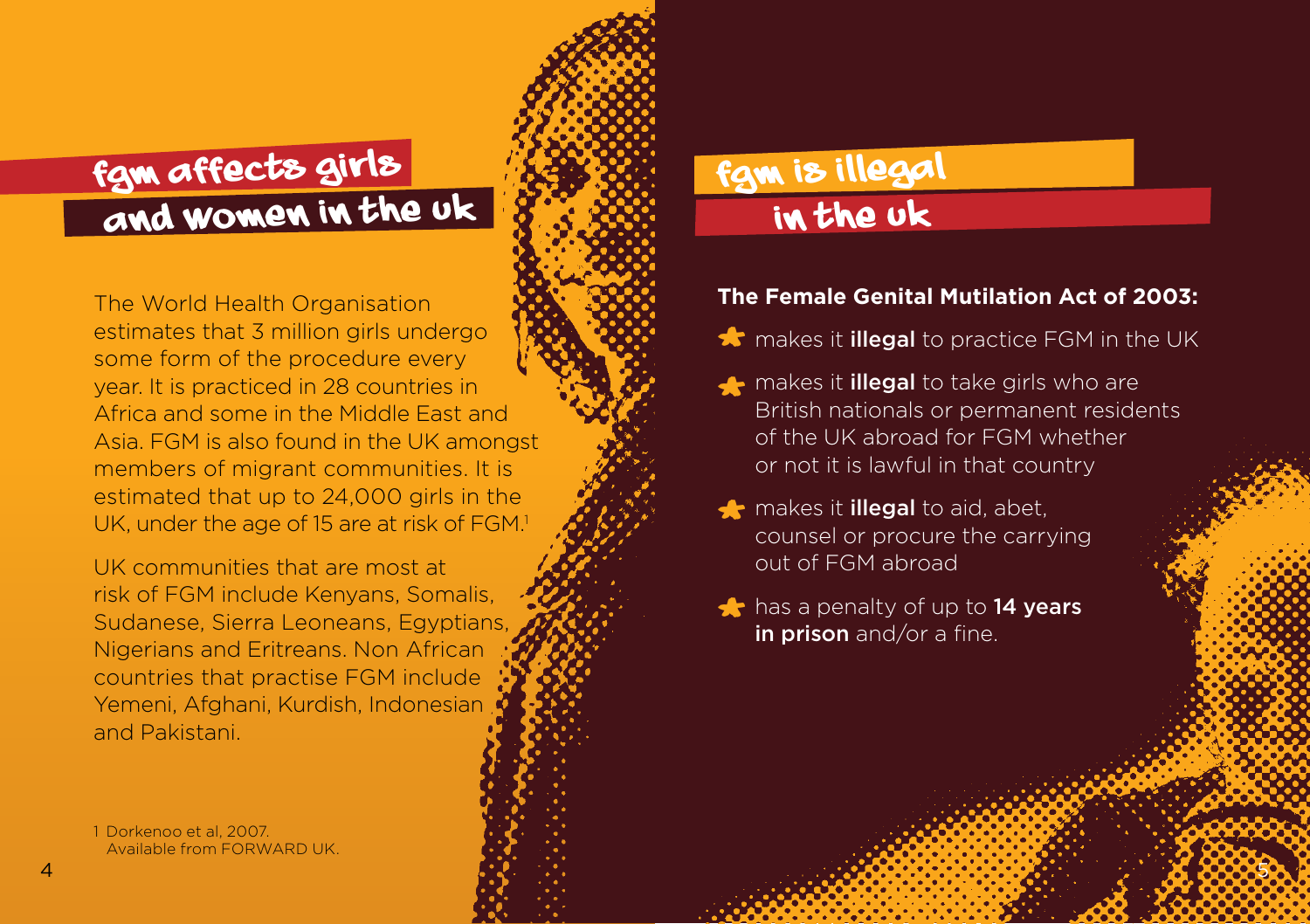### FGM IS Child abuse Fgm can kill

### Usually it is a girl's parents or her extended family who are responsible for arranging FGM.

Some of the reasons given for the continued practice of FGM include; protecting family honour, preserving tradition, ensuring a woman's chastity, cleanliness and as a preparation for marriage.

Whilst FGM is often seen as an act of love, rather then cruelty, it causes significant harm and constitutes physical and emotional abuse. FGM is considered to be child abuse in the UK and is a violation of the child's right to life, their bodily integrity as well as of their right to health.

### FGM can have serious consequences for a woman's health and in some instances can lead to death.

Infections, severe pain, bleeding and tetanus are just some of the short term consequences.

In the long term women can suffer pain and discomfort during sex, chronic pain, infection, cysts, abscesses, difficulties with periods and fertility problems. Women also often suffer severe psychological trauma, including flashbacks and depression.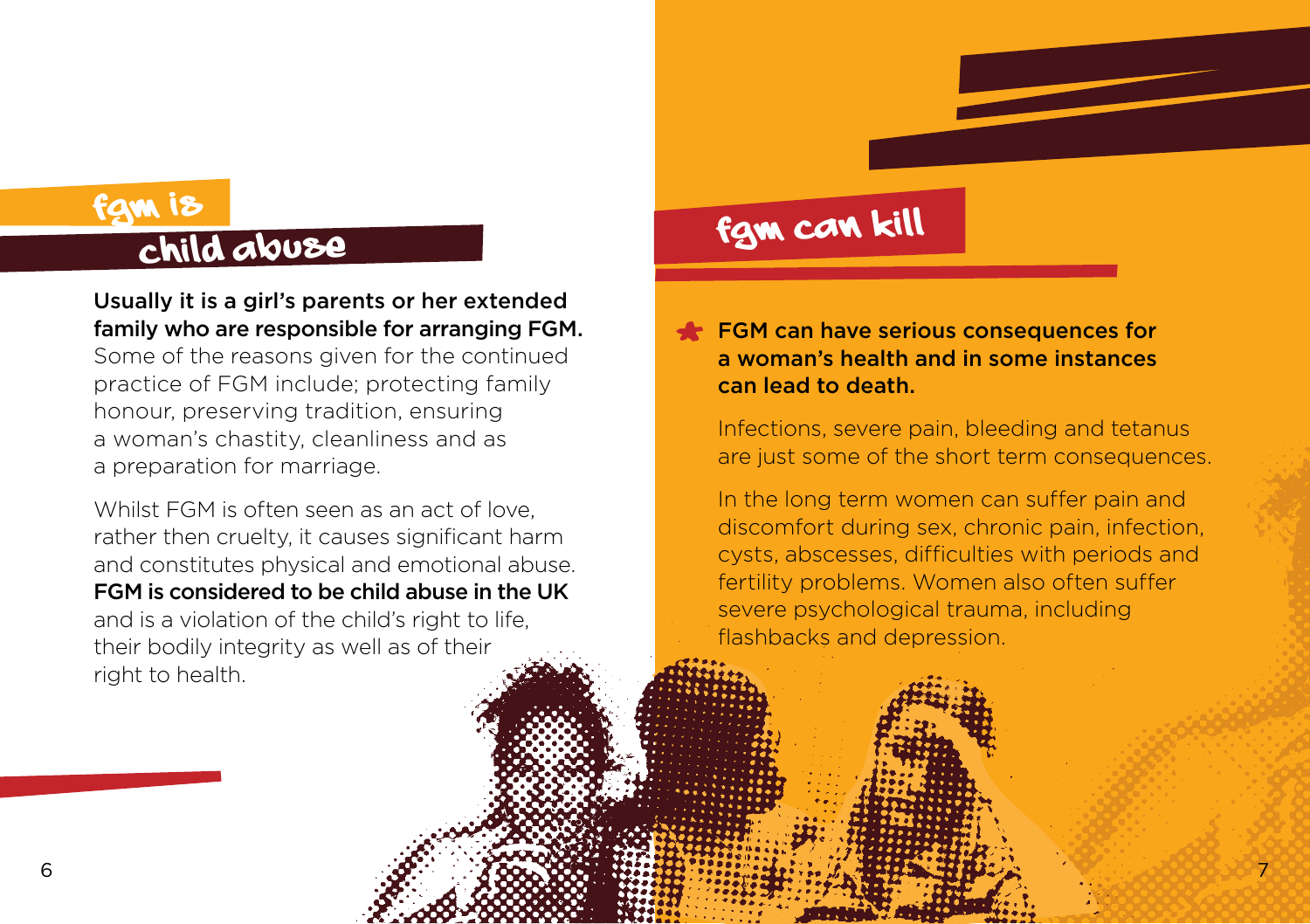# FGM CAN AFFECT PREGNANCY and childbirth

Women who have had Female Genital Mutilation (FGM) are significantly more likely to experience difficulties during childbirth and their babies are more likely to die as a result of the practice. Serious complications during childbirth include the need to have a caesarean section, dangerously heavy bleeding after the birth of the baby and prolonged hospitalisation following the birth.2

# fgm is not supported by any religious doctrine

Female Genital Mutilation is not a religious requirement or obligation. FGM has no link with Islam and is neither a requirement nor a Sunna in Islam. Globally most Muslims do not practise FGM.

FGM is not condoned by Christian teachings or the bible.

what are the signs that a girl may be at risk of fgm or has undergone fam?

Suspicions may arise in a number of ways that a child is being prepared for FGM to take place abroad. These include knowing both that the family belongs to a community in which FGM is practised and is making preparations for the child to take a holiday, arranging vaccinations or planning absence from school. The child may also talk about a special procedure/ceremony that is going to take place.

Indicators that FGM may already have

occurred include prolonged absence from school or other activities with noticeable behaviour change on return, possibly with bladder or menstrual problems. Some teachers have described how children find it difficult to sit still and look uncomfortable, or may complain about pain between their legs, or talk of something somebody did to them that they are not allowed to talk about.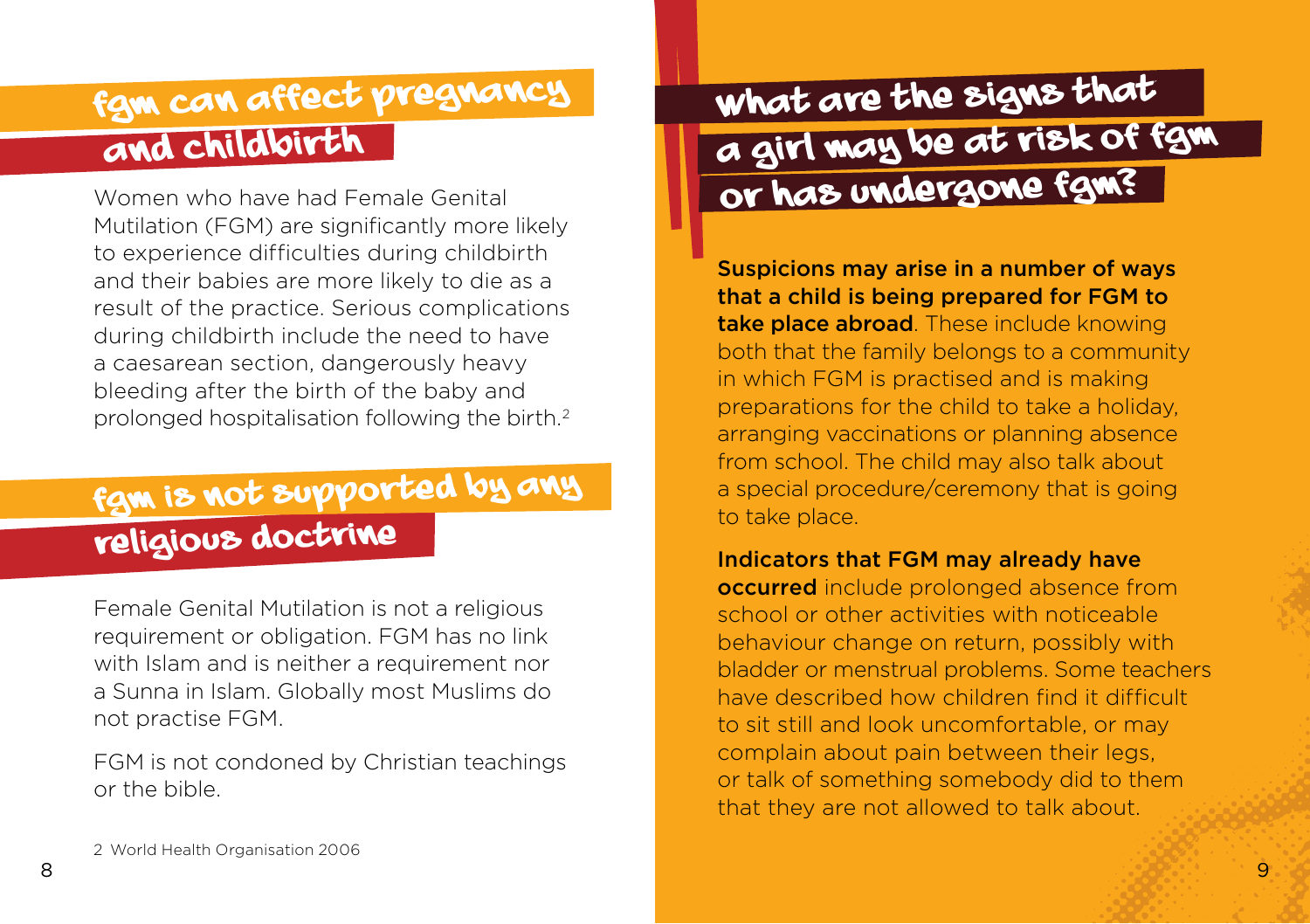# what to do if you are

# concerned about someone

# who is at risk of fgm

- but use simple language and straightforward questions. Talk to them about your concerns.
- Be sensitive and let them know that they can talk to you again. \*
- **\*** Consult a child protection advisor and make a referral to Children's social care.
- $\bigstar$  Go to www.fco.gov.uk/fgm for more information

# What to do if you have had fgm done?

You can seek medical advice and help from specialist health services. There are 15 specialist clinics around the UK and in some of these you can have a reversal procedure.

Go to www.fco.gov.uk/fgm for more information

# what to do if you are Worried you may be at risk of fgm?

**\*** Talk to someone you trust, maybe a teacher or a school nurse. They are here to help and protect you.

11

- $\bullet$  Remember that no one is allowed to hurt you physically or emotionally and FGM is not allowed in this country.
- \* You can get help. Go to www.fco.gov.uk/fgm for more information.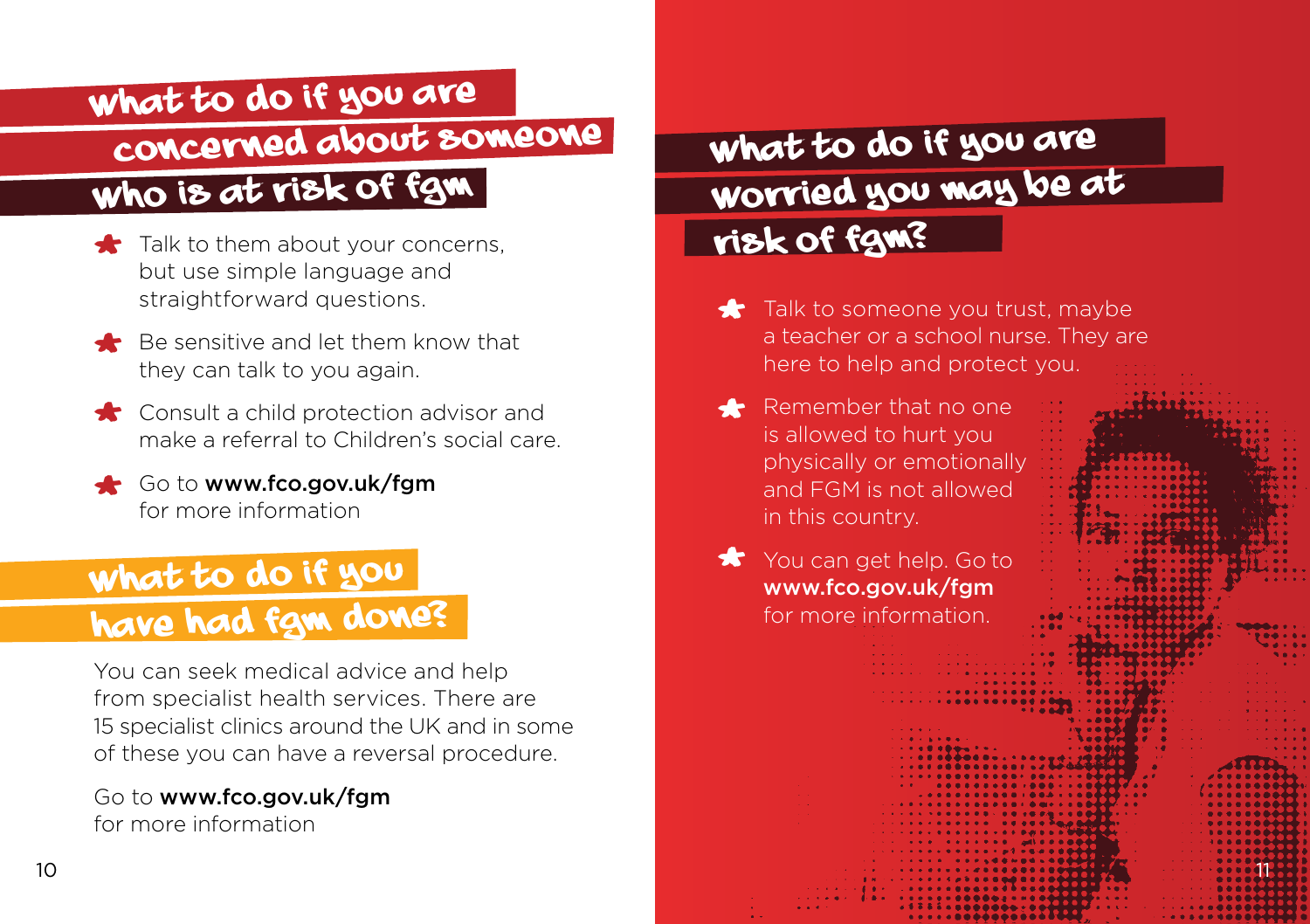### case study

When I was "circumcised" I was five or six. It started as a ceremony - I was bought clothes, gold earrings and bangles. I had henna put on my hands and feet, it was like a celebration and I was the centre of attention.

> The equipment they use is handmade: a sharp curved knife which is not sterilised. And I was given no anaesthetic. They left a little hole for urination. There were no stitches but they treated the wound with herbs, salt and water. It bled a lot and I was in great pain. I was horribly frightened and crying.

I came to the UK to study and about the same time suffered a great deal of bleeding and pain, so I went to hospital. It turned out that when they carried out the procedure they left part of one of my labia inside me, so the UK doctors operated to get rid of it.

Many families in Britain take girls to their country of origin to have FGM carried out. It is a holiday, they see family and the countryside and are then "circumcised". When they return, they tell the girl not to talk about it. They say the government will take her away from her family, and that she will lose all she has in the UK.

Many in my generation are fighting it. These days people are more aware, and I know many educated women who will not practice it. They say - "We have had enough!"

Bint al-Sultan - Manor Gardens Advocacy Project

Go to www.fco.gov.uk/fgm

for more information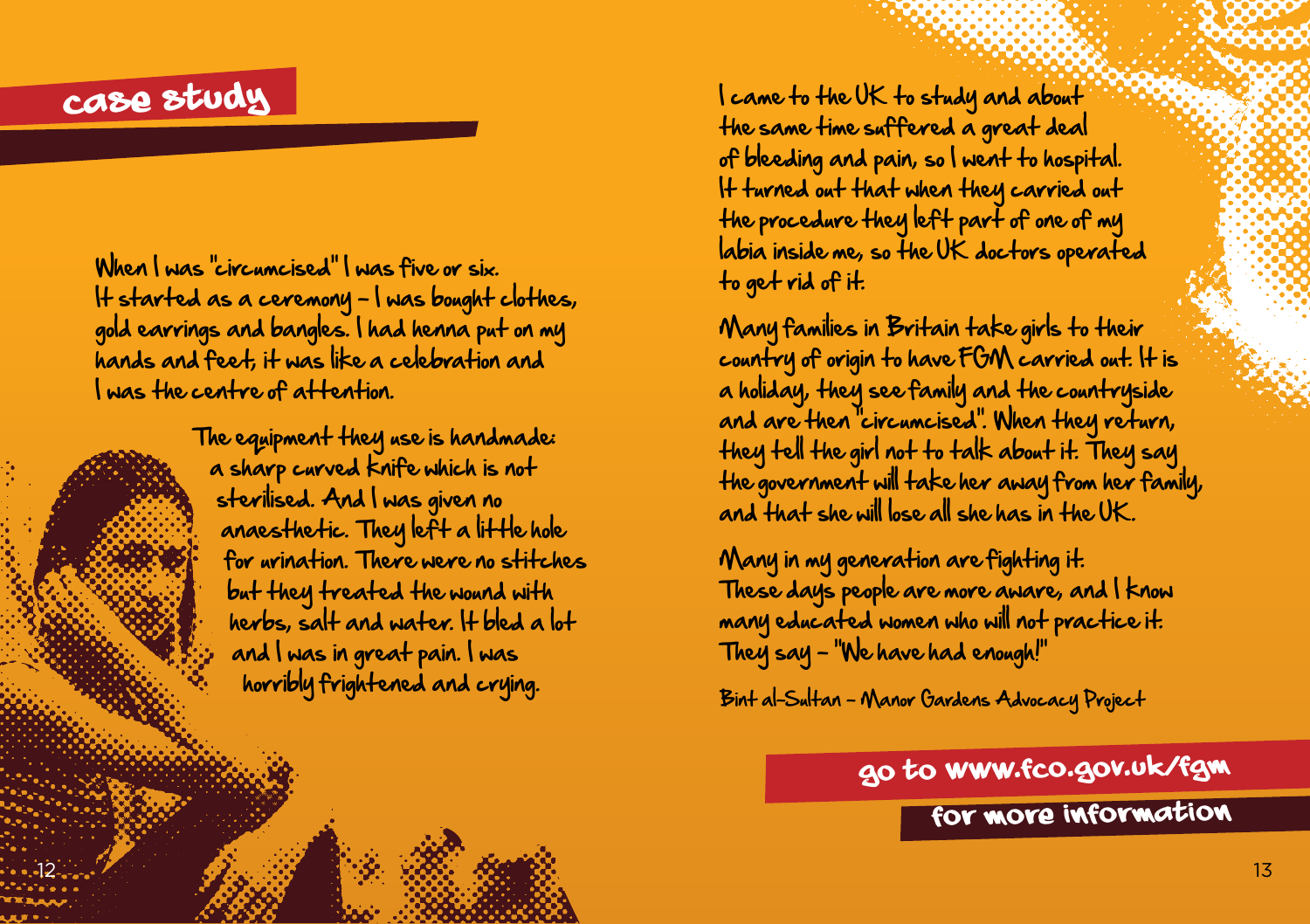### where to go for further help or information

### Foreign and Commonwealth Office

020 7008 1500 www.fco.gov.uk/fgm

### Metropolitan Police

Child Abuse Investigation Command/Project Azure 020 7161 2888

### Child Protection Helpline

0808 800 5000 (advice for adults worried about a child)

#### Foundation for Women's Health Research & Development (FORWARD)

www.forwarduk.org.uk 020 8960 4000

### National Society for the Prevention of Cruelty to Children (NSPCC)

www.nspcc.org.uk 0808 800 5000

### Childline

www.childline.org.uk 0800 1111 (24 hr free helpline for children)